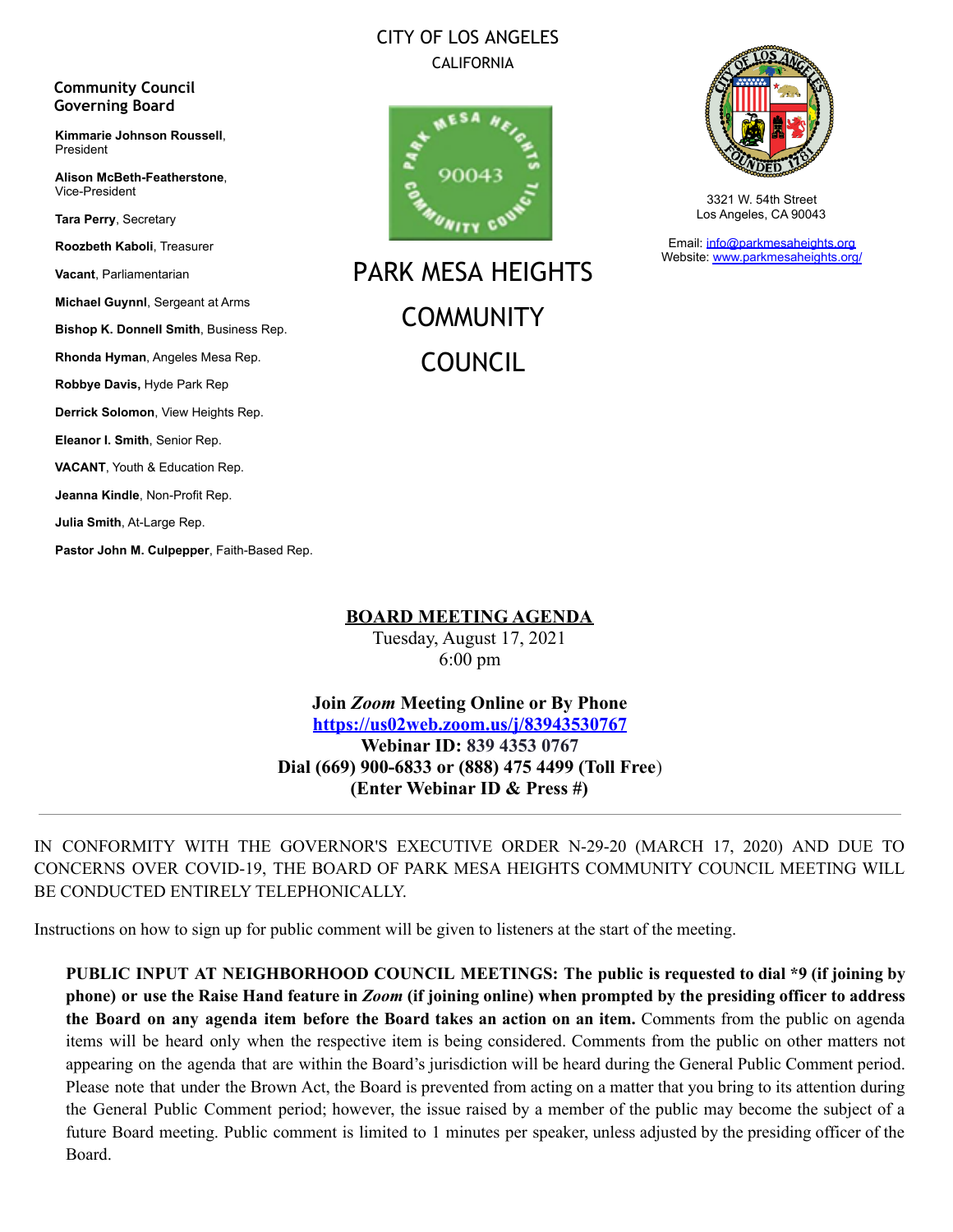#### **I. Welcome and Neighborhood Council Reports, Discussion, Action (s), Vote(s):**

\*Speaker Time Limit: 3 minutes / Questions & Comments: 1 minute per person.

- a. Call to Order | Pledge of Allegiance| Moment of Silence
- b. Roll Call
- c. Secretary: Approval of the Minutes
- d. Treasury Report: Possible Action (s) Discussion, Vote(s) on funding issues and not limited to Monthly Expenditures Reports (MER's)
- e. Neighborhood Council repetitive Liaison/Reports: Dept. of Aging, Animal Services, homelessness and Public Works, Film, Grievance, and Legal
- f. PMHCC Representative Reports on but not limited to Issues/Concerns/Actions from **Stakeholders**
- g. Active Committee Reports
	- 1.) Planning and Land Use Committee Report Shawn Davis
	- 2.) Legislative Committee Report Julia Smith
	- 3.) Bylaws Committee Report Dale Stieber
	- 4.) Beautification Committee Vacant
	- 5.) Education Committee Fern Ray
	- 6.) Outreach Committee- Vacant

## **II. Community | Government Reports & Announcements: Possible Discussion(s), Actions(s), and Vote(s).**

\*Speaker Time Limit: 3 minutes / Questions & Comments: 1 minute per person.

- a. City Councilman Marqueece Harris-Dawson District 8 Representatives
- b. LAPD Sr. Lead Officer | Southwest  $& 77<sup>th</sup> Division$
- c. Government Departments/Agencies to include: Department of Neighborhood Empowerment /EmpowerLA Represntatives, Board of Neighborhood Commissioners' and LA City Planning Representatives, Public Libraries.
- d. PMHCC City Budget Advocates Report: Develop & PMHCC list of Budget Item Requests.
- **III. Presentation(s): Possible Discussion, Action(s) and Vote(s): General Public Comment on All Agenda Items: Possible Continuation of General Meeting & Special Board Meeting Business.** \*Speaker Time Limit: 10 minutes / Questions & Comments 1 minute per person.
	- 1. Letter from Nonprofit rep
	- 2. Letter to Ralph's
	- 3. EDD
	- 4. Civic University

### **IV. New Business: Possible Discussion, Action(s), Vote(s): General Public Comment on All Agenda Items to Include continuation of "tabled business."**

- 1. CIS Ralph's
- 2. Brown act discussion

# **V. General Public Comment on Non-Agenda Items. (1 minute)**

**VI. Announcements:** PMHCC Board Members and Stakeholders. Speakers, please use microphone to state your name and organization and limit your comments to 1 minute. In the absence of "Speaker Cards", please raise your **digital hand** to be acknowledged or **\*9** if on the phone.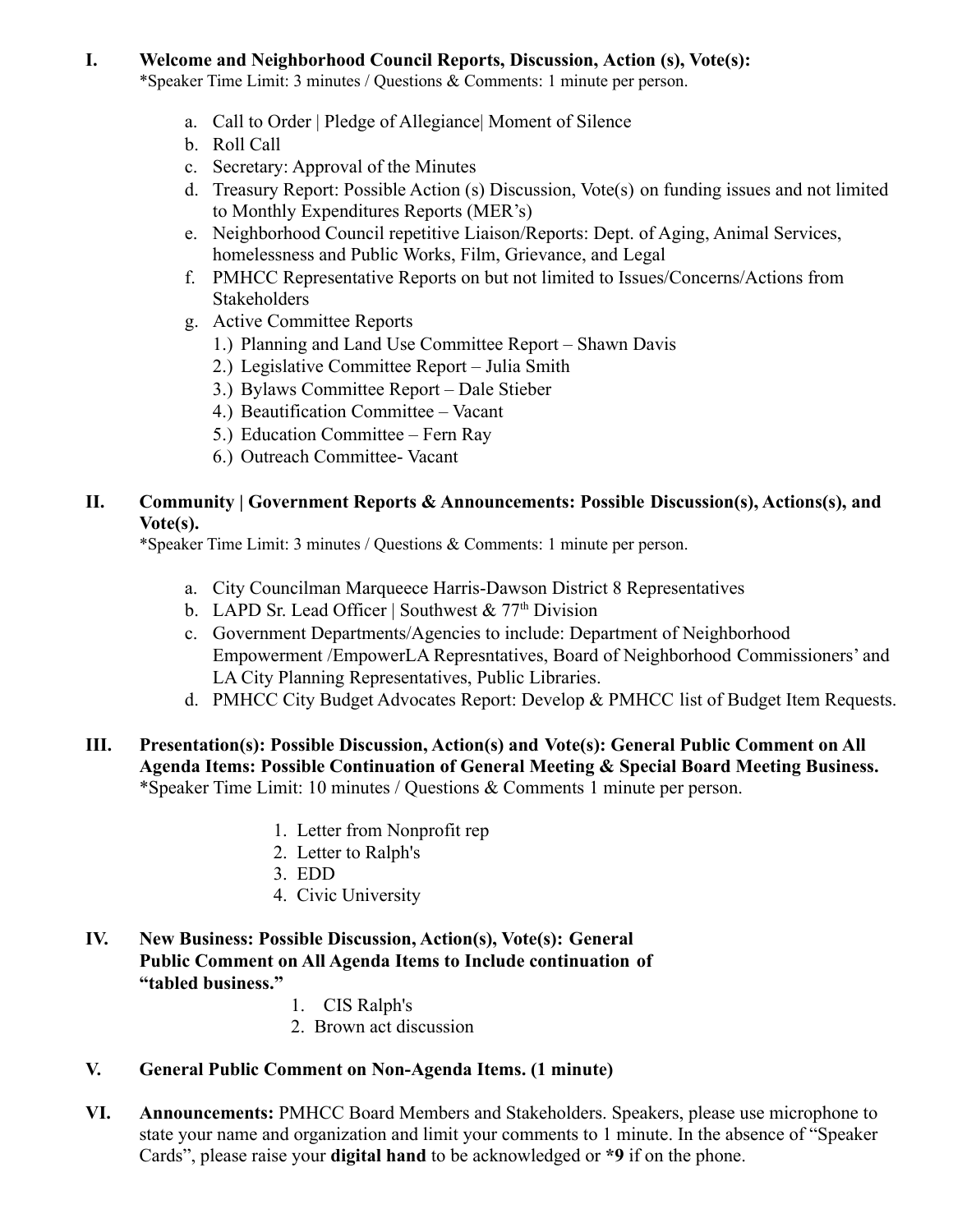# **Next General Meeting**: **September 11, 2021 at 10:00am**

# **Next Board Meeting: October 09, 2021 at 6:00pm**

#### **COMMITTEES**

(Committee meeting dates and times subject to change) *A.)* **FINANCE COMMITTEE:** Ms. Tonia Knightner, Chairperson: Committee will review Council's expenditures and modifications on budget line items and balances *(MEETING DATES VARY*) @ *6:00 PM –PMHCC VIRTUAL OFFICE*

*B.)* **OUTREACH COMMITTEE: Vacant**: Committee will lead discussion regarding proposed Strategies and Activities to increase and maintain Outreach efforts *(MEETING DATES VARY) @ 6:00PM – PMHCC VIRTUAL OFFICE*

*C.)* **BYLAWS COMMITTEE: Dale Stieber, Chairperson**: Committee is responsible for Amending, Reviewing and making recommendations for the PMHCC Bylaws to the Board *(MEETING DATES VARY) @ 6:00 PM – PMHCC VIRTUAL OFFICE*

*D.)* **PLANNING, LAND USE and BEAUTIFICATION COMMITTEE:** Ms. Shawn Davis, Chairperson, **Chairperson of Beautification, Vacant**: Discussions, Review of Land Use Developments and how they meet the needs of the Park Mesa Heights Community

*(VIRTUAL MEETING DATES)* 1 ST & 3 rd Monday of each month, 7:00pm - 9:00PM *– PMHCC VIRTUAL OFFICE*

**E.) EDUCATION COMMITTEE: Fern Ray, Chairperson**: Committee focuses on Educational opportunities for Adults and Youth in Park Mesa Heights *(MEETING DATES VARY)* @ 6:00PM - *PMHCC VIRTUAL OFFICE*

*D.) LEGISLATIVE COMMITTEE (Ad Hoc Comm.), Julia Smith, Chairperson: Committee focuses on legislative proposals and actions happening in our state & district to keep PMHCC Board and stakeholders informed on legislative processes happening in PMHCC and District 8.*

PUBLIC INPUT AT NEIGHBORHOOD COUNCIL MEETINGS – The public is requested dial \*9, when prompted by the presiding officer, to address the Board on any agenda item before the Board takes an action on an item. Comments from the public on agenda items will be heard only when the respective item is being considered. Comments from the public on other matters not appearing on the agenda that are within the Board's jurisdiction will be heard during the General Public Comment period. Please note that under the Brown Act, the Board is prevented from acting on a matter that you bring to its attention during the General Public Comment period; however, the issue raised by a member of the public may become the subject of a future Board meeting.

The public is requested to fill out a "Speaker Card" to address the Board on any agenda item before the Board takes an action. If "Speaker Cards are not available, Chairperson will ask that hands be raised so person requesting to speak can be acknowledged. Public comment is limited to 1 minute per speaker, but the Board has the discretion to modify the amount of time for any speaker. Public Access of Records: In compliance with Government Code section 54957.5, non-exempt writings that are distributed to a majority or all of the board in advance of a meeting, may be viewed at [www.parkmesaheights.org](http://www.parkmesaheights.org), or